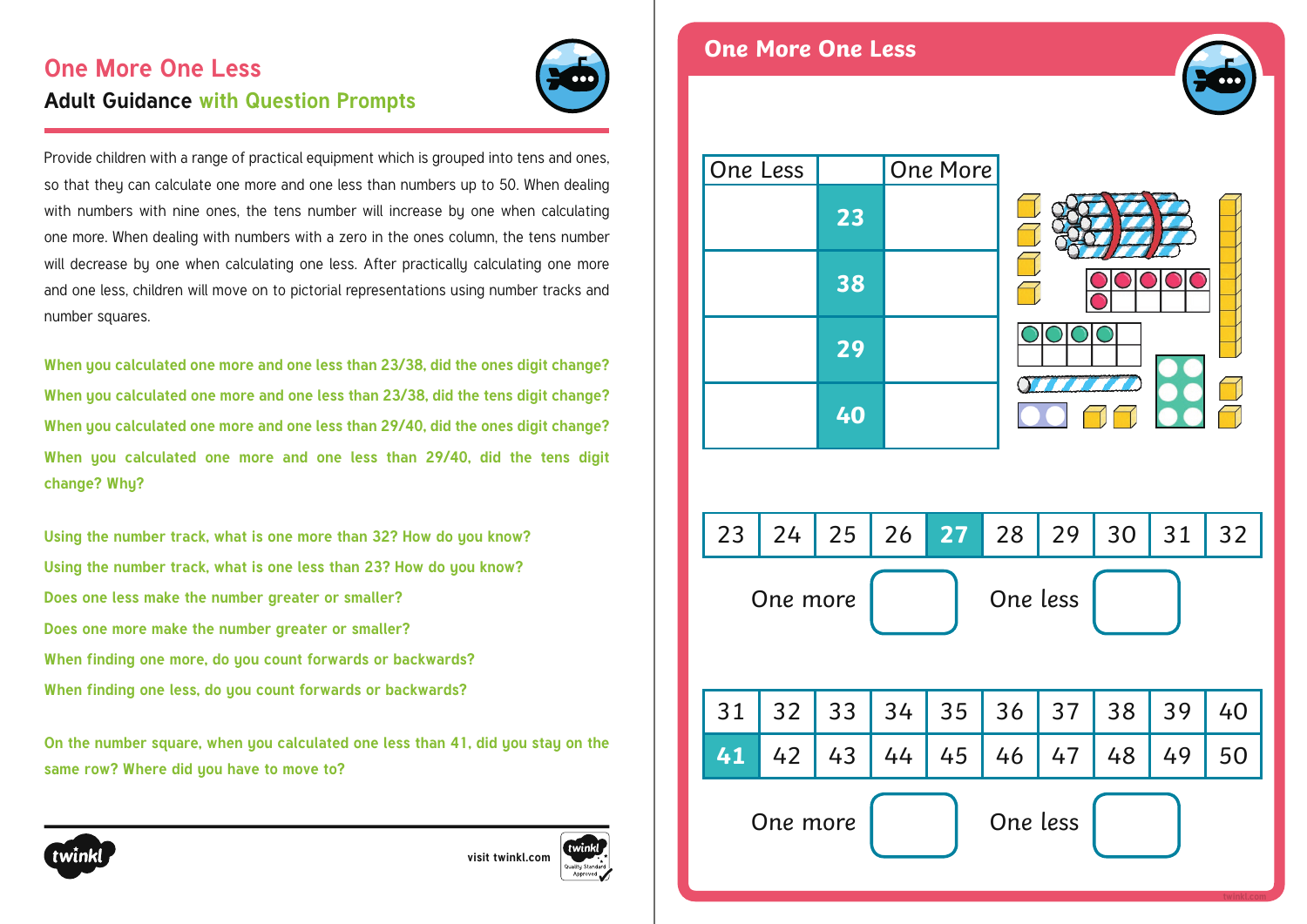# **One More One Less Adult Guidance with Question Prompts**



Children calculate the missing number in sentences about numbers. In the last two sentences, they need to work inversely to calculate the answer. For instance, they calculate one less than 46 to make the sentence correct. Children may use practical equipment, grouped into tens and ones.

**What is one more than 35 (45, 29, 20, 37, 48)? Which digits changed? Why? What is one less than 35 (45, 29, 20, 37, 48)? Which digits changed? Why?**

**Can you think of another number where only the ones digit would change when calculating one more?**

**Can you think of another number where both the tens and the ones digits would change when calculating one more?**

**Can you think of another number where only the ones digit would change when calculating one less?**

**Can you think of another number where both the tens and the ones digits would change when calculating one less?**

**Which numbers haven't you used?**

**What sentence can you write about those numbers?**



**[visit twinkl.com](https://www.twinkl.co.uk/resources/white-rose-maths-resources/year-1-white-rose-maths-resources-key-stage-1-year-1-year-2/spring-block-2-place-value-within-50-year-1-white-rose-maths-supporting-resources-key-stage-1-year-1-year-2)**





Choose a number to make each sentence correct.

$$
\fbox{35}\left[\fbox{45}\right]\fbox{29}\left[\fbox{20}\right]\fbox{37}\left[\fbox{48}\right]
$$



is one more than 36.

46 is one more than

19 is one more than

Write sentences using the numbers you didn't use for a friend to solve.